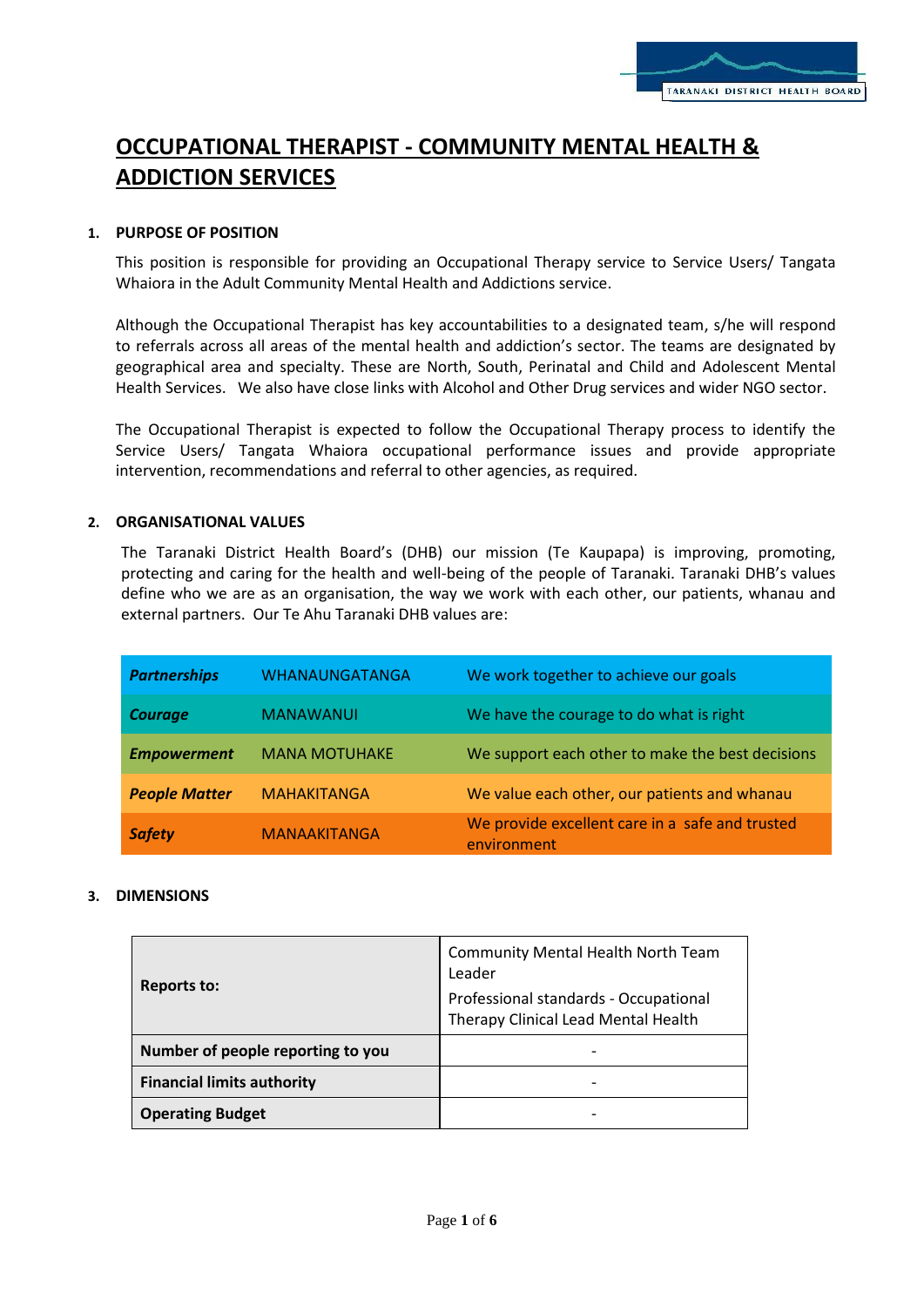# **4. WORKING RELATIONSHIPS**

| <b>External</b>                   | <b>Internal</b>                            |
|-----------------------------------|--------------------------------------------|
| Consumer & Family Advisory Groups | <b>Community MH North Team Leader</b>      |
| GP's & Primary Care Providers     | <b>Operations Manager - Acute MHAS</b>     |
| <b>NGOs</b>                       | <b>Operations Manager - Community MHAS</b> |
|                                   | <b>MHAS Clinical Director</b>              |
|                                   | Consumer Advisor                           |
|                                   | <b>Family Advisors</b>                     |
|                                   | MH&A Business Analyst                      |
|                                   | <b>Outcomes Coordinator</b>                |
|                                   | Te Puna Waiora Inpatient Unit              |
|                                   | <b>Community MH Teams</b>                  |
|                                   | Admin Team                                 |
|                                   | Alcohol & Other Drug Service               |
|                                   | <b>CAMHS</b>                               |
|                                   | OT Professional Advisor                    |
|                                   | <b>Other DHB services</b>                  |

# **5. ACCOUNTABILITIES**

| Key area of responsibility                                                                                                                                                | <b>Expected outcomes</b>                                                                                                                                                                                                                                                                                                                                                                                                                                                                                                                                                                                                                                                                                                                                                                                                                                                                                                                                                                                                                                                                     |
|---------------------------------------------------------------------------------------------------------------------------------------------------------------------------|----------------------------------------------------------------------------------------------------------------------------------------------------------------------------------------------------------------------------------------------------------------------------------------------------------------------------------------------------------------------------------------------------------------------------------------------------------------------------------------------------------------------------------------------------------------------------------------------------------------------------------------------------------------------------------------------------------------------------------------------------------------------------------------------------------------------------------------------------------------------------------------------------------------------------------------------------------------------------------------------------------------------------------------------------------------------------------------------|
| 1. Effectively provides an<br><b>Occupational Therapy Service</b><br>to designated Service Users/<br>Tangata Whaiora and<br><b>Community Mental Health</b><br><b>Team</b> | Accept appropriate referrals. ie: when Service Users/<br>$\bullet$<br>Tangata Whaiora has, or is at risk of developing, an<br>occupational performance issue.<br>Screen the referral to determine appropriateness and<br>٠<br>prioritise accordingly.<br>Select theoretical approach appropriate to the occupational<br>$\bullet$<br>performance issues.<br>Conduct assessments to identify the occupational<br>٠<br>performance components and environmental conditions.<br>Negotiate goals with the Service Users/ Tangata Whaiora,<br>and where appropriate family/whanau and other involved<br>parties.<br>Develop and implement action plans to achieve identified<br>goals.<br>Evaluate outcomes throughout the process and discontinue<br>٠<br>intervention as appropriate.<br>Provide occupational therapy intervention to service users<br>٠<br>from the south, peri-natal, child and adolescent mental<br>health and alcohol and other drug teams on a group and<br>individual basis, this will be in negotiation with the team<br>leaders and Occupational Therapy Clinical Lead. |
|                                                                                                                                                                           | <b>Specifics</b><br>Accepts and carries out role of key worker to specific clients as<br>agreed within the MDT in accordance with the thirds approach<br>whereby 1/3 of the therapist's caseload is dedicated to generic<br>key working, 1/3 for key working of clients with occupational                                                                                                                                                                                                                                                                                                                                                                                                                                                                                                                                                                                                                                                                                                                                                                                                    |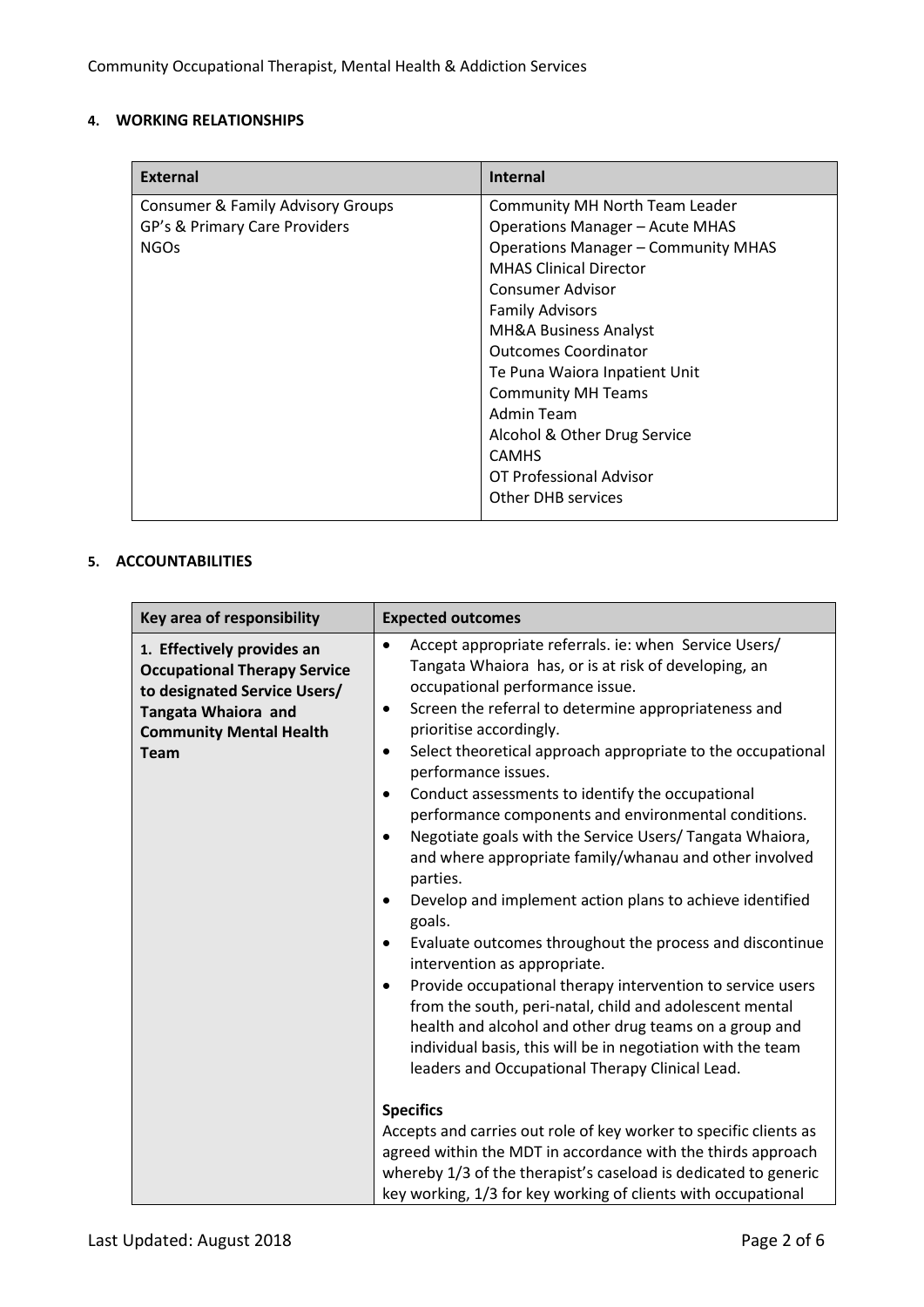|                              | therapy needs and 1/3 is for occupational therapy intervention                                  |
|------------------------------|-------------------------------------------------------------------------------------------------|
|                              | with clients who are not key worked by the therapist.                                           |
|                              |                                                                                                 |
|                              | Organises and runs skills training groups eg: Effective                                         |
|                              | communication, anxiety management, social skills. This                                          |
|                              | includes the delivery of groups in the South Taranaki area.                                     |
|                              |                                                                                                 |
|                              | Provides one-to-one intervention strategies. Eg: Anxiety and                                    |
|                              | depression management, problem solving skills, communication                                    |
|                              | skills, functional assessment and retraining, activity scheduling<br>and vocational assessment. |
|                              |                                                                                                 |
|                              | Facilitates access to community resources to widen client<br>choice.                            |
| 2. Acts in compliance with   | Occupational Therapy practices are maintained at all times<br>$\bullet$                         |
| ethical, legal, professional | in accordance with the Code of Ethics for the profession,                                       |
| and safety requirements      | Occupational Therapy Core competencies, Occupational                                            |
|                              | Therapy Process Standards and other legislative                                                 |
|                              | requirements.                                                                                   |
|                              | Actions are in accordance with Taranaki District Health<br>$\bullet$                            |
|                              | Board, Mental Health service and Occupational Therapy                                           |
|                              | service policies, protocols and procedures.                                                     |
|                              | Client clinical records are kept and reports completed in<br>$\bullet$                          |
|                              | accordance with Mental Health and Occupational Therapy                                          |
|                              | service policy.                                                                                 |
|                              | Occupational Therapy interventions are client-centred.<br>$\bullet$                             |
| 3. Works effectively with    | Services are provided that respect the Service Users/<br>$\bullet$                              |
| Service users/Tangata        | Tangata Whaiora's cultural beliefs, attitudes and practices.                                    |
| Whaiora, family/whanau       | Liaison and communication occurs with other health<br>$\bullet$                                 |
| and other involved parties   | professionals and relevant services and community                                               |
| within the organisation and  | agencies.                                                                                       |
| community to maintain        | The multi disciplinary team concept is utilised to ensure<br>$\bullet$                          |
| effective therapeutic and    | effective management of the Service Users/ Tangata                                              |
| working relationships        | Whaiora occupational performance issues.                                                        |
|                              | Contribution is made to the development of Occupational<br>$\bullet$                            |
|                              | Therapy and Mental Health and Addiction services by                                             |
|                              | identifying quality improvements and assisting with the                                         |
|                              | implementation of service changes.                                                              |
|                              |                                                                                                 |
|                              | Statistics are recorded as per service procedure.<br>$\bullet$                                  |
|                              | Occupational Therapy is promoted within the Mental                                              |
|                              | Health and Addictions service, Taranaki District Health                                         |
|                              | Board and the wider community.                                                                  |

| <b>Organisational Accountabilities</b> | <b>Expected Outcome for all employees</b>                                                                                                                                                                                                                                                                                                  |  |
|----------------------------------------|--------------------------------------------------------------------------------------------------------------------------------------------------------------------------------------------------------------------------------------------------------------------------------------------------------------------------------------------|--|
| <b>Health Equity</b>                   | The TDHB strives to eliminate health inequalities and achieve<br>health equity for the Taranaki population. In practical terms<br>this means all staff are required to implement relevant health<br>equity policies, procedures, approaches and guidelines issued<br>from time to time including:<br>the Pae Ora Framework which requires: |  |
|                                        | principles<br>Partnership,<br>Demonstrating<br>the<br>0t<br>$\circ$                                                                                                                                                                                                                                                                        |  |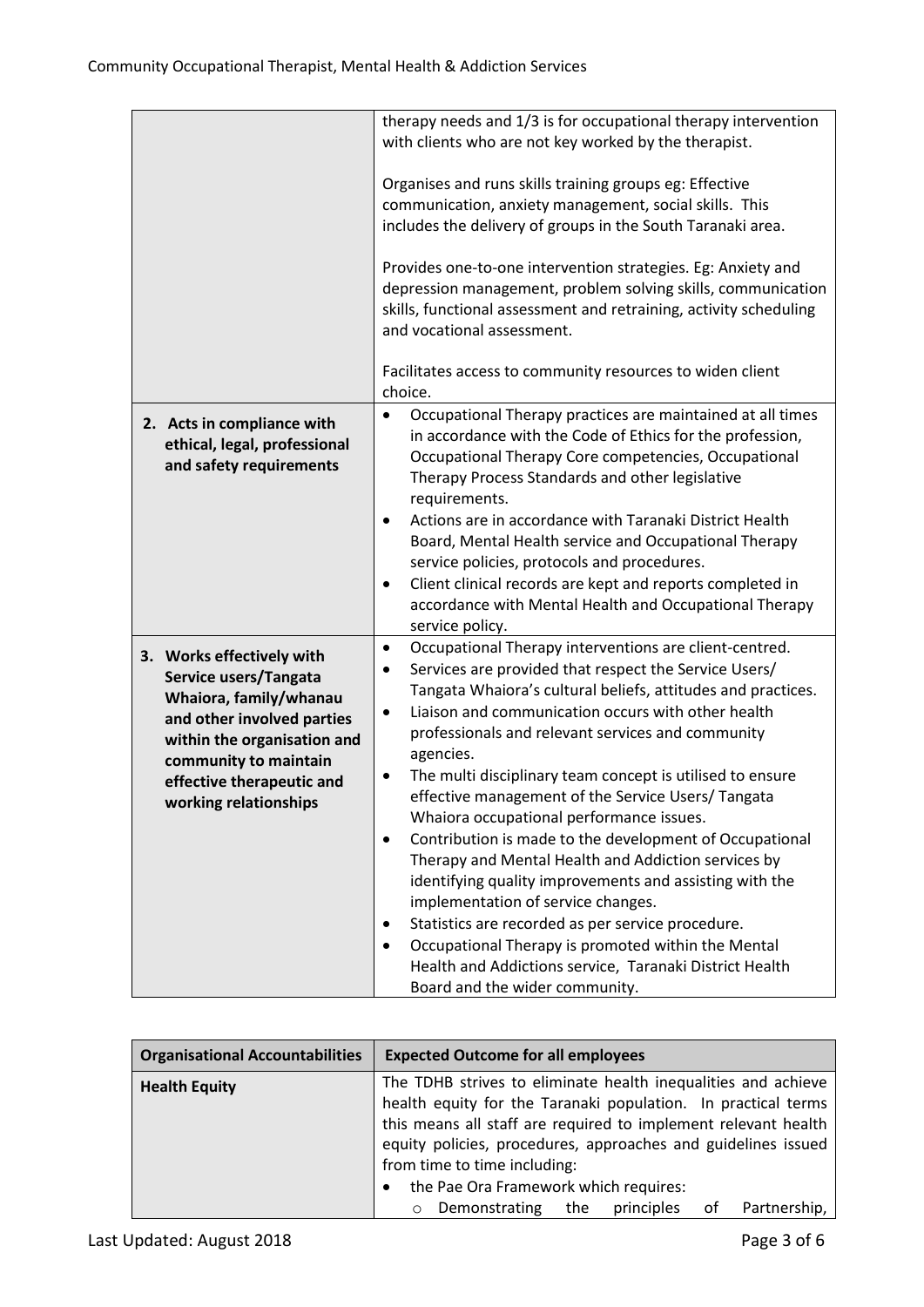| <b>Organisational Accountabilities</b> | <b>Expected Outcome for all employees</b>                                                                                                                                                                                                                                                                                                                                                                                                                                                                                                                                                                                                                                                                                                                                                                                                                                                                                                                                                                                                                                                                                                                                                                                                                                                                                                                          |
|----------------------------------------|--------------------------------------------------------------------------------------------------------------------------------------------------------------------------------------------------------------------------------------------------------------------------------------------------------------------------------------------------------------------------------------------------------------------------------------------------------------------------------------------------------------------------------------------------------------------------------------------------------------------------------------------------------------------------------------------------------------------------------------------------------------------------------------------------------------------------------------------------------------------------------------------------------------------------------------------------------------------------------------------------------------------------------------------------------------------------------------------------------------------------------------------------------------------------------------------------------------------------------------------------------------------------------------------------------------------------------------------------------------------|
|                                        | Participation and Protection under the Treaty of<br>Waitangi;<br>improving understanding of the determinants of ethnic<br>$\circ$<br>inequalities in health, in particular the "Drivers of<br>ethnic inequalities in health" and the "Pathways to<br>Inequalities" both of which are referenced in the TDHB<br>Pae Ora Framework, Appendix 1;<br>Ensuring Health Equity assessment is embedded into<br>O<br>your practise where services, policies or programmes<br>are expected to improve outcomes for Māori;<br>Effectively implementing health equity approaches<br>$\circ$<br>outlined for Health Professionals in "Equity of Health<br>Care for Maori: A Framework" published by the<br>Ministry of Health to support He Korowai Oranga<br>Refresh 2014, national Maori Health Strategy;<br>Ensuring appropriate health literacy responses are used<br>O<br>for effective engagement with Māori;<br>You must ensure accurate ethnicity data is collected or held<br>for patients and clients you interact with by following the<br>TDHB Ethnicity Data Collection Policy and procedures;<br>You must attend the Cultural Competency training provided<br>by and for staff of the TDHB including Treaty of Waitangi<br>workshop, General/Clinical Refreshers, Engaging Effectively<br>with Maori and any other training identified as essential for<br>staff. |
| <b>Health and Safety</b>               | Maintains a safe and healthy environment<br>$\bullet$<br>Complies with health & safety policies and procedures<br>$\bullet$<br>Carries out work in a way that does not adversely affect<br>$\bullet$<br>their health and safety or that of other workers<br>Complies with procedures and correctly use personal<br>$\bullet$<br>protective equipment and safety devices provided<br>Contributes to hazard identification and management<br>process<br>Reports accurately near misses/incidents/accidents in a<br>$\bullet$<br>timely manner<br>Participates in health and safety matters<br>$\bullet$                                                                                                                                                                                                                                                                                                                                                                                                                                                                                                                                                                                                                                                                                                                                                              |
| <b>Personal Development</b>            | Fully contributes to the individuals team performance and<br>$\bullet$<br>is committed to identify and pursue opportunities for<br>developing new knowledge and skills.<br>Participates in the performance appraisal process where<br>$\bullet$<br>personal performance and development is reviewed.<br>Willing to accept new responsibilities, acquire<br>and<br>demonstrate relevant new knowledge.                                                                                                                                                                                                                                                                                                                                                                                                                                                                                                                                                                                                                                                                                                                                                                                                                                                                                                                                                              |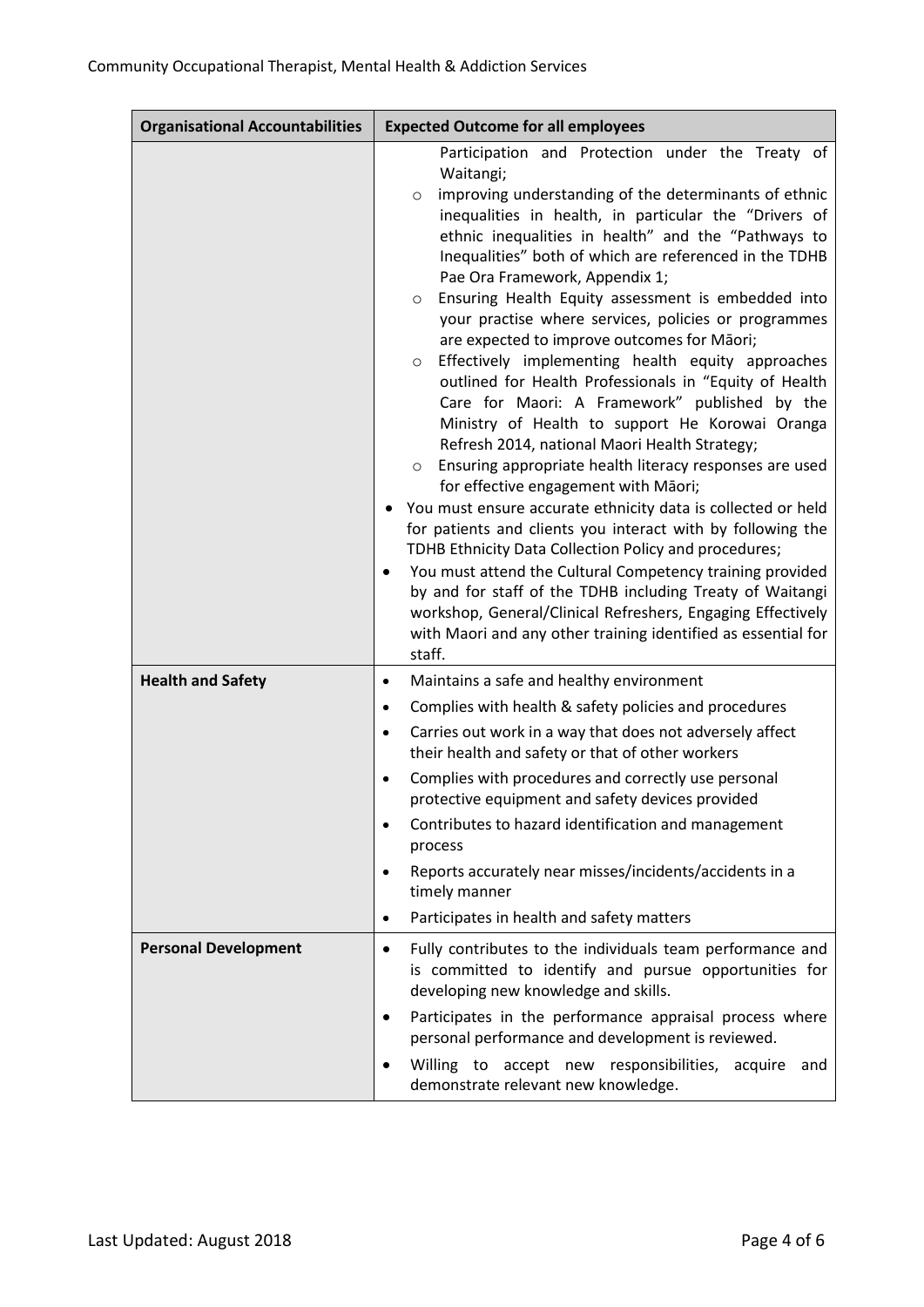#### **6. VARIATION TO DUTIES**

Duties and responsibilities described above should not be construed as a complete and exhaustive list as it is not the intention to limit in any way the scope or functions of the position. Duties and responsibilities can be amended from time to time either by additional, deletion or straight amendment to meet any changing conditions, however this will only be done in consultation with the employee.

#### **7. CAPABILITY REQUIREMENTS**

Capabilities are the behaviours demonstrated by a person performing the job. Capabilities identify what makes a person most effective in a role. Those listed below are expected for the **Community Occupational Therapy** team roles in the organisation. The required capabilities can change as the organisation develops and the roles change.

#### **Capability**

#### **Effective Communication**

Shares well thought out, concise and timely information with others using appropriate mediums. Ensures information gets to the appropriate people within the organisation to facilitate effective decision making

#### **Decision Making/Problem Solving**

Demonstrates effective and timely decision making/problem solving techniques. Aware of the impact of decisions on key stakeholders and consults as appropriate utilizing available resources. Is proactive and effective when problem solving is required.

#### **Innovation/Initiative**

Continually strives for new and improved work processes that will result in greater effectiveness and efficiencies. Questions traditional ways of doing things when choosing a course of action or finds new combinations of old elements to form an innovatve solution.

#### **Resilience/Flexibility**

Articulates differing perspectives on a problem and will see the merit of alternative points of view. Will change or modify own opinons and will switch to other strategies when necessary. Adjusts behaviour to the demands of the work environment in order to remain productive through periods of transition, ambiguity, uncertainty and stress.

#### **Cultural Safety**

Demonstrates a commitment to cultural safety by meeting and exceeding the cultural needs of clients/customers/colleagues. Manages cultural ambiguity and conflicting priorities well. Understands concepts of whanaungatanga and manaakitanga and Maori cultural orientation to whanau, hapu and iwi.

#### **Teamwork**

Works to build team spirit, facilitates resolution of conflict within the team, promotes/protects team reputation, shows commitment to contributing to the teams success